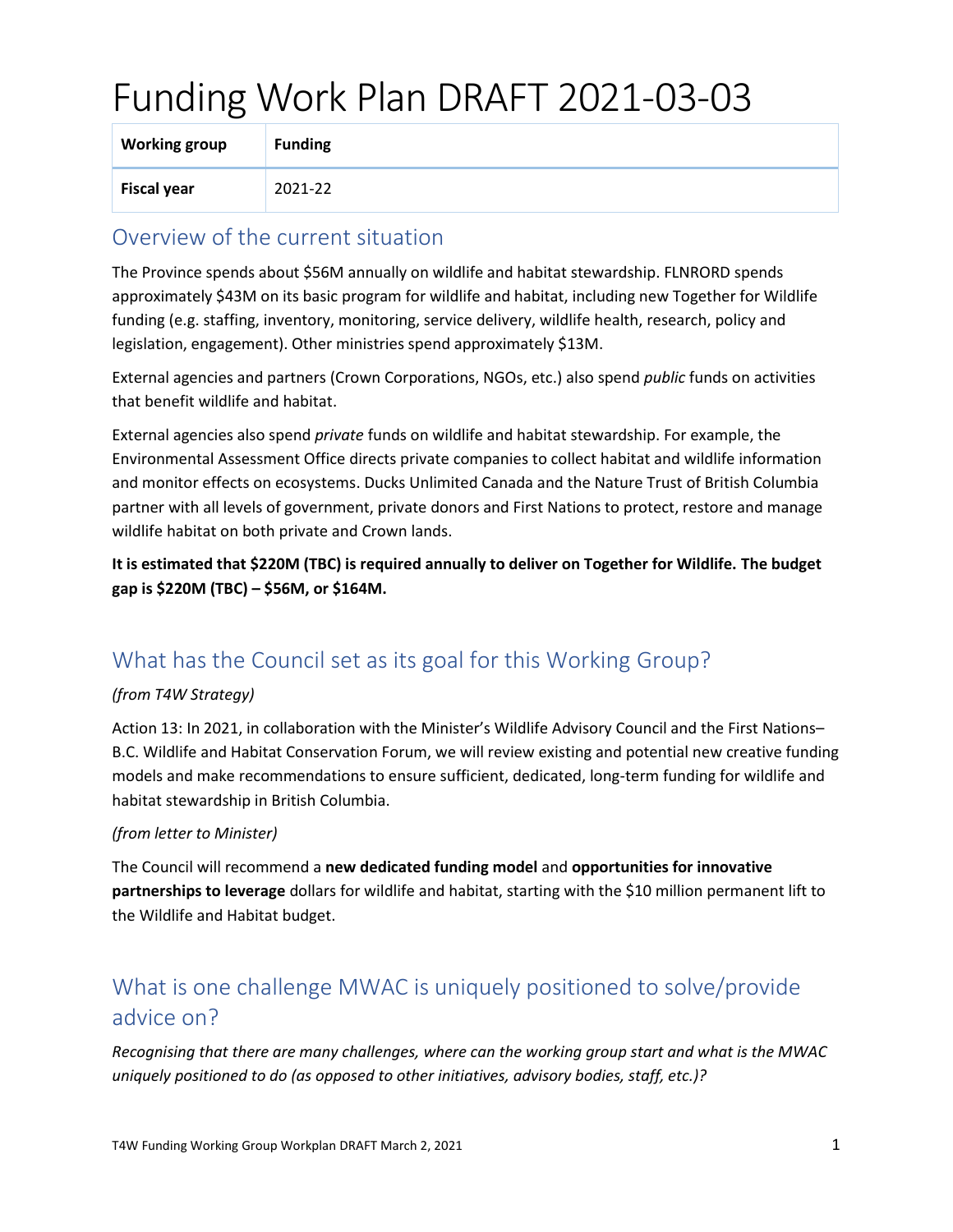MWAC can non-representationally advise the Minister on effective funding options, the level of funding required, and appropriate governance and accountability mechanisms.

#### Defining the Challenges

Comments from Phase 1/2 engagement included:

- ⬧ Current funding amounts are below past levels and are low compared to the United States, other provinces and other countries.
- ⬧ More funding is needed for inventory, monitoring and research.
- ⬧ There is a need for independent oversight of funding.
- ⬧ Funds derived from hunting and trapping licenses and fees should be dedicated to wildlife and habitat conservation
- ⬧ A range of new and innovative funding sources and models should be carefully considered.
- ⬧ There is need for engagement with Indigenous partners in funding models and delivery.

#### *Why are these challenges?*

- *Clearly define the challenge – What is wrong with the status quo, how will new funding solve this, and what are the strengths, weaknesses, opportunities, and threats*
- *Consider asking "why" to dig into the problem more deeply. E.g., A lack of SMART objectives to influence wildlife and habitat stewardship decisions. Why? Because there's no clear process for wildlife objective-setting. (There are other barriers as well, but the process aspect is one component that the MWAC could address).*
- ⬧ B.C. has very high biodiversity, including Canada' richest diversity of mammals, butterflies and breeding birds.
- ⬧ BC is home to numerous wildlife enthusiasts, including birders, wildlife watchers and over 100,000 hunters.
- ⬧ However, BC spends much less per capita on wildlife management in all U.S. states and some Canadian jurisdictions.
- ⬧ Some groups that impact wildlife and habitat (e.g., industry, urban development, outdoor recreationists, wildlife watchers) do not contribute to wildlife and habitat funding in large amounts.
- Dedicated funding is the predominant wildlife funding model in the US. However, in BC there is only a modest amount of dedicated wildlife and habitat funding. Habitat Conservation Trust Foundation is the only province-wide source of dedicated wildlife revenue. HCTF receives ~\$xxM per year in wildlife-related revenue (mainly conservation surcharges on hunting and trapping licenses).
- ⬧ The HCTF Board determines how funds are distributed. HCTF Board "Appointees come from government, the BC Wildlife Federation, the Guide Outfitters Association of BC, and the BC Trappers Association, who recruit additional individuals to bring diverse perspectives and experience from across BC1." Indigenous groups and others have expressed that they do not feel that the current

<sup>1</sup> Hctf.ca accessed March 3, 2021

T4W Funding Working Group Workplan DRAFT March 2, 2021 2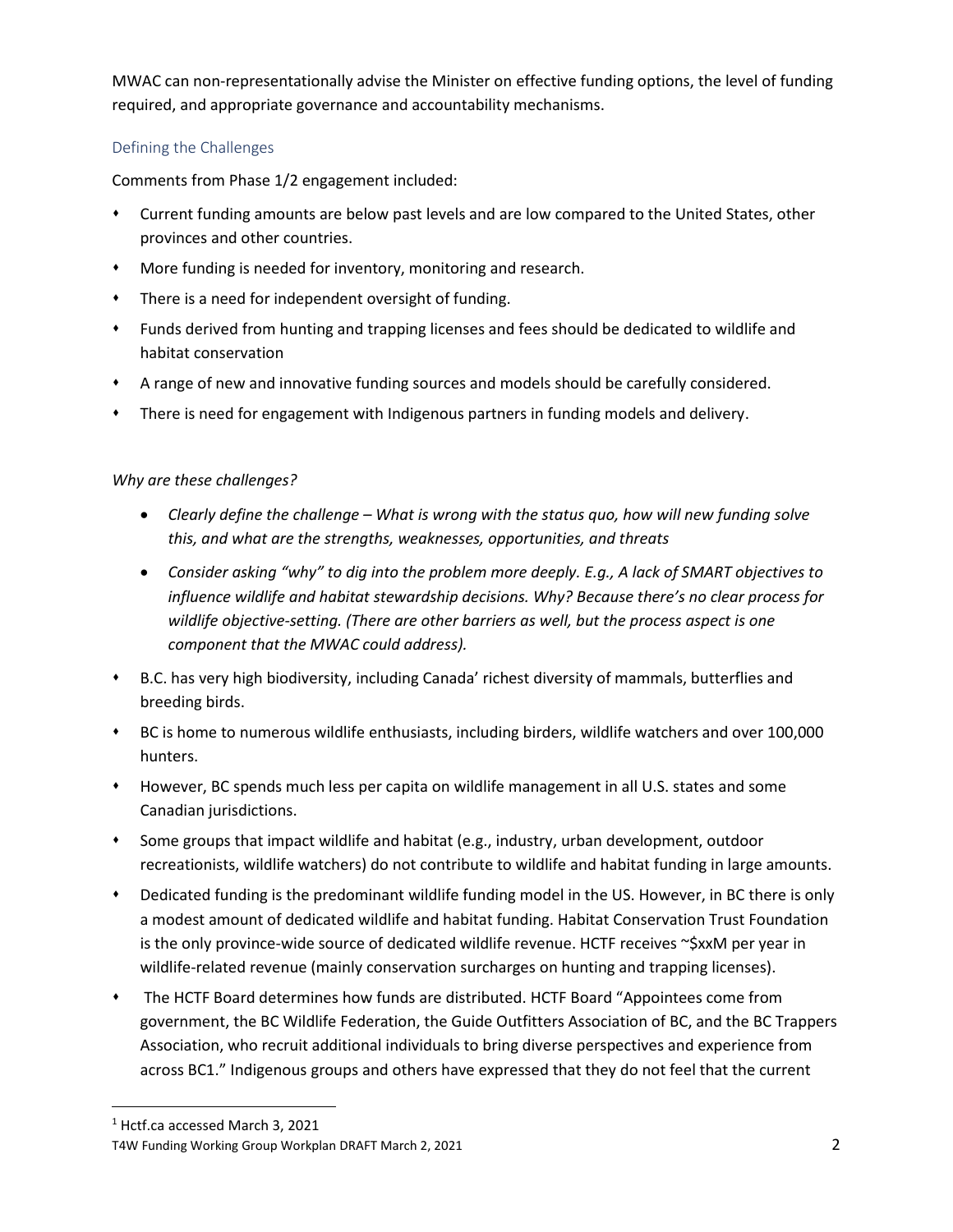HCTF governance model addresses their interests and provides for sufficient diversification of projects.

- ⬧ Any request for public funds requires Treasury Board approval. This includes simple budget uplift, transfer of funds from other provincial income streams, tax shifting or co-funding of collaborative initiatives.
	- *What are potential ways to address this problem? What level of funding could be raised? What is the likelihood of success? Stay high level!!*

## What is ONE tangible outcome that MWAC can realistically deliver within 1-2 years?

#### Outcome 1: Find Significant New Sources of Dedicated Provincial Funding

Review options and recommend options that will generate at least \$25 M annually in new revenue to support wildlife management in BC. Collectively, proposed options should deliver ~\$164 M annually in new revenues.

#### Outcome 2: Identify Opportunities for Leveraging Provincial Funding

Review and recommend best options for leveraging the T4W funds and new dedicated funds through partnerships with all levels of government, NGOs, and philanthropic sector. (Example: Federal Natural Heritage Conservation Program funds land trusts to protect wildlife habitat but it launched with a 2:1 matching requirement. BC has one of the smallest pools of eligible provincial matching funds so land trusts in BC are competitively disadvantaged versus other provinces.)

#### Outcome 3: Build a governance and accountability model to ensure \$ are spent wisely and strategically to deliver T4W

Recommend how the new Provincial funding is administered: *a non-representational (or balanced representational) funding governance model that is inclusive of Indigenous partners*

Recommend how the funding is allocated: ….

Recommend how funding reporting should be done to maintain transparency and accountability to the people of BC.

*(There may also be other outcomes that this WG would like to address, but these can come later)* 

## What steps are needed, who should do them, and by when should they be completed?

- *What is realistic given other commitments for Council members and staff?*
- *What resources are needed to prepare a recommendation to Council? (e.g., information, staff time, research)*